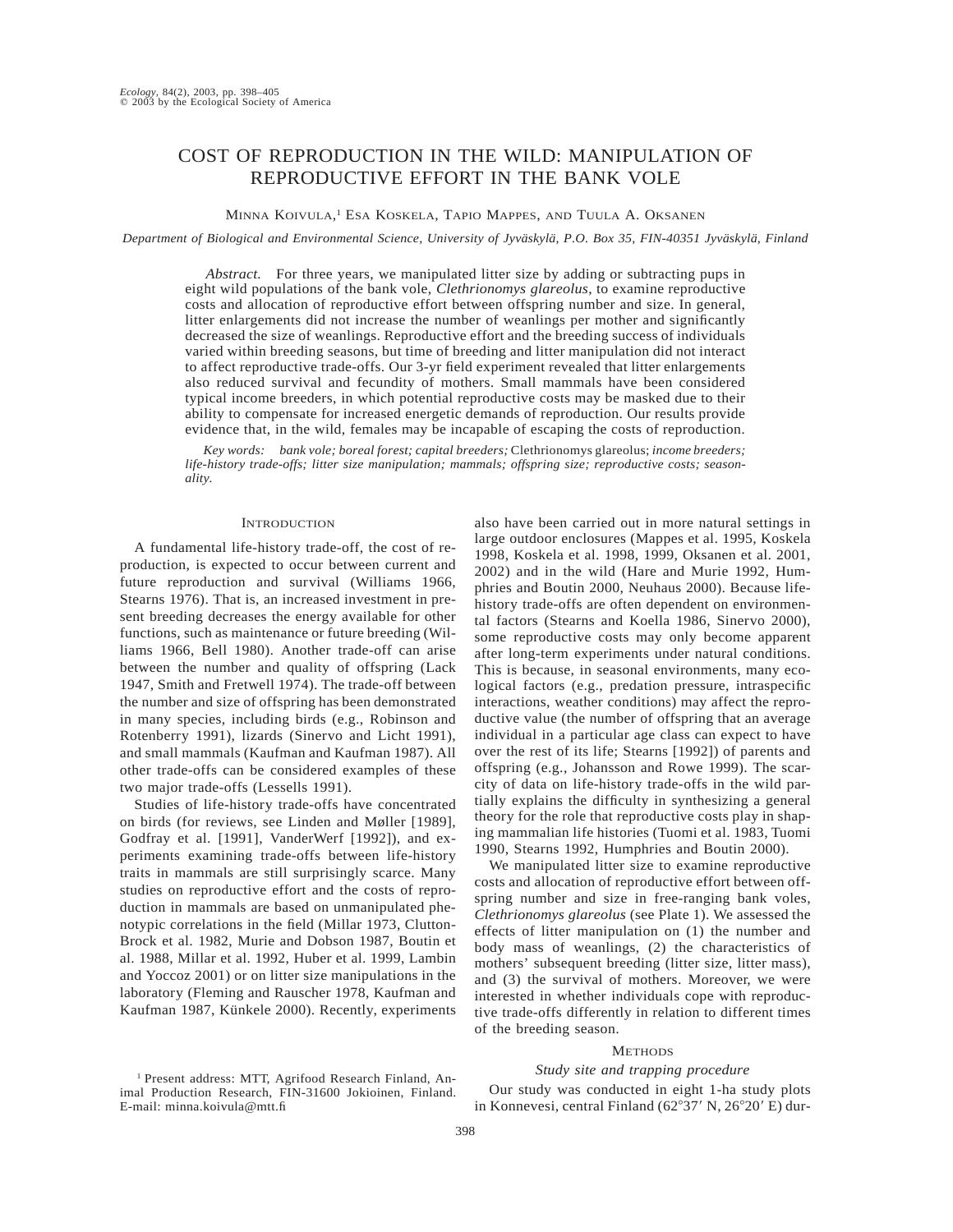

PLATE 1. The bank vole, *Clethrionomys glareolus*, is a common rodent in the Palearctic region. It has become a model species in the study of life-history evolution. Our study demonstrates that female bank voles in the wild cannot compensate for the increased energetic demands of enlarged litters and suffer significant reproductive costs. Photograph by Matti Laine.

ing three years (1996–1998). Study areas were situated in boreal forests dominated by Scots pine (*Pinus sylvestris*), Norway spruce (*Picea abies*), and various shrubs (e.g., *Calluna* sp., *Vaccinium* spp.). Plots were  $\geq$ 0.5 km apart, and no dispersal was recorded between plots during the study.

Vole populations and individual voles were monitored using live trapping. We distributed 25 Ugglan special multiple-capture live traps (Grahnab, Hillerstorp, Sweden) in each area in a  $5 \times 5$  grid with 20 m between trap stations. Trapping was conducted each year in early summer (May–June), midsummer (June– July), late summer (August–September), and autumn, when the breeding season was already over (late October). Trapping periods consisted of three discrete 36 h sets (traps were checked every 12 h), separated by 5 d when traps were kept open. Thus, each trapping period lasted 2 wk, during which traps were checked nine times. At each capture, vole identity, sex, body mass (to the nearest 0.5 g), reproductive status, and trap location were recorded. The trapping procedure was designed to maximize the number of individuals caught during the trapping period and to minimize the disturbance of animals. With this procedure, it also was possible to follow the development of pregnancy (body mass and abdominal swelling) and to take females to the laboratory near parturition.

As an indicator of population density, we used the minimum number of animals known alive, MNA (Krebs 1966). The long trapping period and removal of pregnant females during the trapping prevented the use of more sophisticated density estimates. Because the trappability of bank voles is relatively high (Koskela et al. 1997), the minimum number of animals alive gives a reasonable population estimate.

#### *Litter manipulations*

All pregnant females were removed from the study areas during trappings and were housed in standard breeding cages in the laboratory until they gave birth. We checked mothers once per day for parturition. If pups were found, they were immediately measured, sex was determined (according to the length of the anogenital distance), and they were individually marked. A microscope was used to measure head width to the nearest 0.1 mm, and an electronic scale was used to measure body mass at birth to the nearest 0.1 g. Litters were manipulated within 2 d of birth. We assigned litters randomly to three treatment groups: R, reduced litters (initial litter size 3–10 pups, with two pups removed); C, control litters (2–10 pups, with the original litter size unchanged); and E, enlarged litters (original litter 2–7 pups, with two pups added). Pups needed for enlarged litters were obtained both from reduced litters and from wild-caught females (trapped outside the study plots) that gave birth in the laboratory. Bank vole females do not recognize their own pups from foreign ones, and the survival and growth of pups do not differ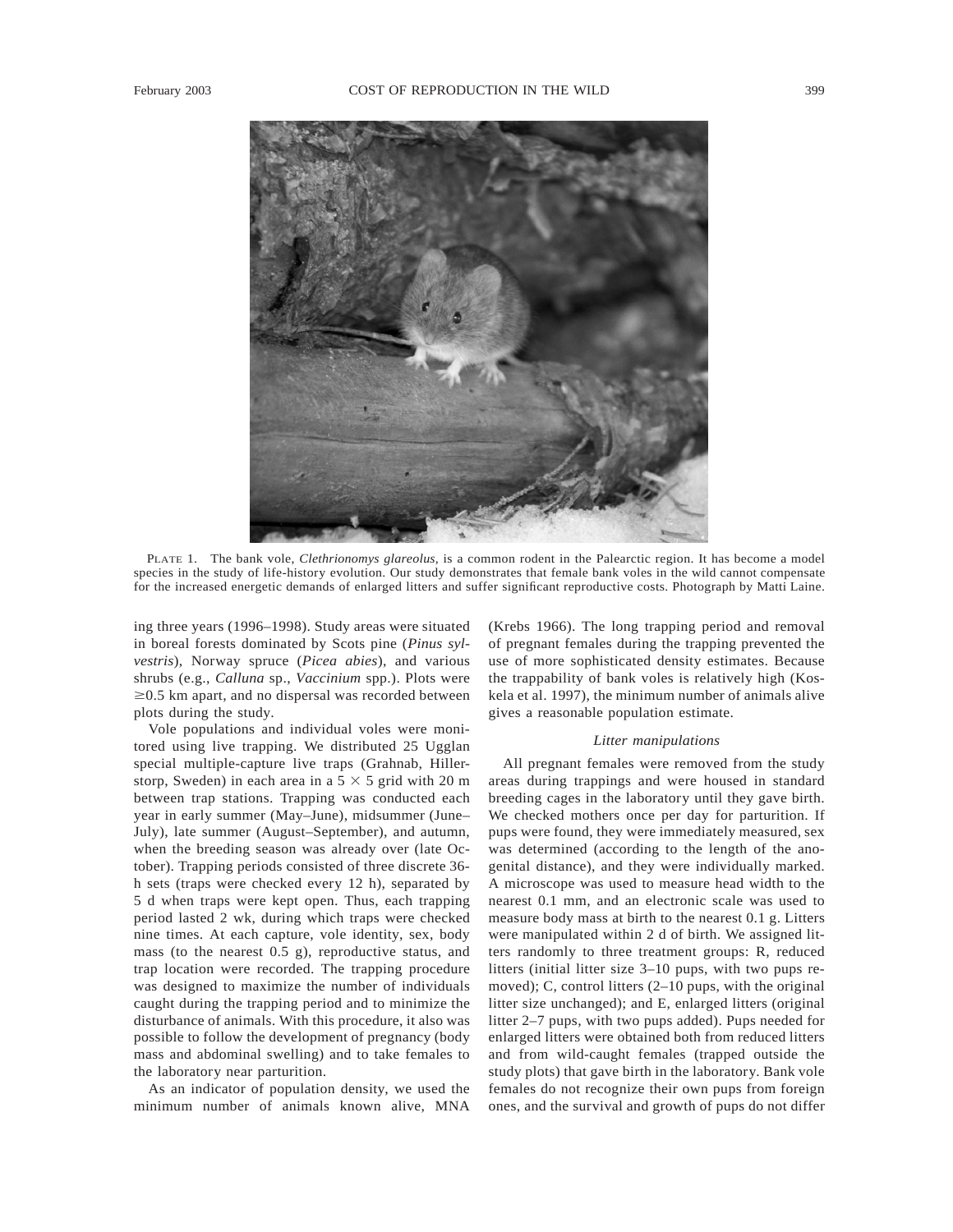|                                                                                                   |                                                                                                 | 1996                                                                                            | 1997                                                                                            |                                                                                                 |                                                                                                 |
|---------------------------------------------------------------------------------------------------|-------------------------------------------------------------------------------------------------|-------------------------------------------------------------------------------------------------|-------------------------------------------------------------------------------------------------|-------------------------------------------------------------------------------------------------|-------------------------------------------------------------------------------------------------|
| Variable                                                                                          | Early $(8)$                                                                                     | Mid $(12)$                                                                                      | Late $(13)$                                                                                     | Early $(16)$                                                                                    | Mid $(12)$                                                                                      |
| Litter size<br>Offspring mass<br>Postpartum body mass<br>Mother head width<br>Reproductive effort | $5.13 \pm 0.61$<br>$1.84 \pm 0.12$<br>$23.69 \pm 0.77$<br>$13.29 \pm 0.10$<br>$0.742 \pm 0.819$ | $5.50 \pm 0.34$<br>$1.80 \pm 0.04$<br>$23.57 \pm 0.78$<br>$12.91 \pm 0.15$<br>$0.791 \pm 0.438$ | $5.38 \pm 0.42$<br>$1.88 \pm 0.04$<br>$24.21 \pm 0.89$<br>$12.97 \pm 0.13$<br>$0.786 \pm 0.458$ | $4.56 \pm 0.44$<br>$1.68 \pm 0.05$<br>$21.88 \pm 0.57$<br>$13.04 \pm 0.08$<br>$0.655 \pm 0.523$ | $6.42 \pm 0.31$<br>$1.73 \pm 0.03$<br>$24.54 \pm 0.71$<br>$13.49 \pm 0.16$<br>$0.881 \pm 0.445$ |

TABLE 1. Breeding characteristics (mean  $\pm$  1 sE) of bank vole females in different years and seasons.

*Notes:* Seasons are defined as early (early summer, May–June), mid (midsummer, June–July), and late (late summer, August– September). For each season, the sample size of adult female voles is given in parentheses.

between the female's own pups and cross-fostered pups (Mappes et al. 1995).

After litter size manipulations, females and their pups were released in breeding cages to the study plots at their original site of capture, which we assumed to be in the vicinity of their nests (Mironov 1990). Cages were left open so that the mothers could carry pups back to their nests. This method has worked well in earlier studies by Mappes et al. (1995) and Koskela et al. (1999). During the next trapping period, the females were returned to the laboratory to give birth to the next litter ( $\sim$ 20 d after possible mating, and when the first litter was at weaning age).

## *Data analysis*

We first analyzed whether the litter size and reproductive effort of females differed between seasons and years. By season, we mean the time of breeding: early summer (May–June), midsummer (June–July), and later summer (August–September). We used female body mass as a covariate in the ANOVA test of litter size by season. Reproductive effort (RE) of mothers was estimated using relative litter mass:  $RE = L \times M_0^{0.75} / M_{\rm m}^{0.75}$ , where *L* is the litter size at birth;  $M_0$  is mean offspring body mass at birth; and  $M<sub>m</sub>$  is the postpartum body mass of the mother (Millar 1977, Ebenhard 1990). Secondly, we analyzed whether the dependent variables (initial litter size and body mass at birth and at weaning) differed among study plots. We did not find a significant effect of plot on any of these traits (all *P*

 $> 0.1$ ), and therefore "plot" was not used as a separate factor in subsequent statistical analyses. Similarly, we did not find a significant effect of population density on initial litter size or on body mass at birth and at weaning (all  $P > 0.1$ ). Thus, in all further analyses, only litter manipulation, season, and year were used as independent variables. Logistic regression was used to estimate the factors affecting weaning success, probability of producing a second litter, and subsequent survival of mothers and offspring. In these analyses, the dependent variable was treated as a binary variable and different explanatory factors were treated as categorical variables. The main effects and their interactions were entered into our analyses, and the best-fit model was chosen by stepwise model selection. The significance of the models was estimated using likelihood ratio tests (LRT).

#### RESULTS

# *Breeding characteristics*

Litter size for bank voles in the study area ranged from 2 to 10 (5.27  $\pm$  1.32 pups, mean  $\pm$  1 se) with newborn pups weighing from 1.0 to 2.5 g  $(1.76 \pm 0.01)$ g). First litters were born in mid-May, and breeding continued until mid-September, when the last litters were born. During the last trapping period, in late October, none of the captured females was pregnant. Population density of voles on the study plots increased over the summer, peaked in late summer, and then de-



FIG. 1. Population densities (mean  $\pm$  1 sE) of bank voles (*Clethrionomys glareolus*) expressed as minimum number known alive (MNA) in each trapping period on eight 1-ha study plots.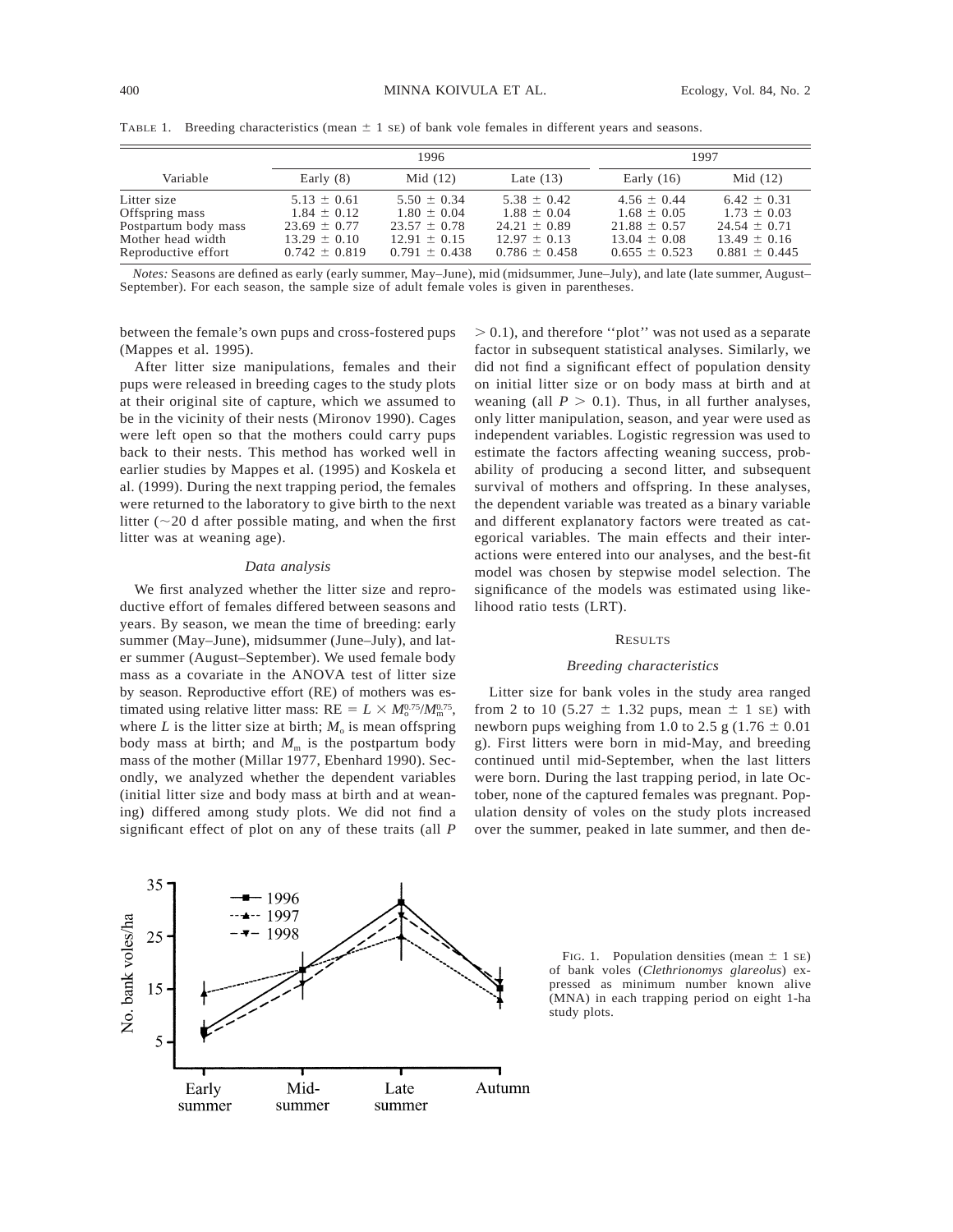| 1997                                                                                            |                                                                                                 | 1998                                                                                            |                                                                                                 |
|-------------------------------------------------------------------------------------------------|-------------------------------------------------------------------------------------------------|-------------------------------------------------------------------------------------------------|-------------------------------------------------------------------------------------------------|
| Late $(9)$                                                                                      | Early $(9)$                                                                                     | Mid $(12)$                                                                                      | Late $(12)$                                                                                     |
| $4.78 \pm 0.28$<br>$1.87 \pm 0.41$<br>$23.87 \pm 1.36$<br>$12.86 \pm 0.30$<br>$0.716 \pm 0.501$ | $5.00 \pm 0.29$<br>$1.82 \pm 0.09$<br>$22.51 \pm 0.68$<br>$13.18 \pm 0.14$<br>$0.750 \pm 0.312$ | $5.33 \pm 0.31$<br>$1.84 \pm 0.04$<br>$23.99 \pm 0.70$<br>$13.04 \pm 0.10$<br>$0.776 \pm 0.388$ | $5.33 \pm 0.40$<br>$1.83 \pm 0.08$<br>$24.24 \pm 1.17$<br>$13.16 \pm 0.18$<br>$0.760 \pm 0.454$ |

creased toward autumn (Fig. 1). Breeding characteristics of females in different years and seasons are listed in Table 1. Litter size differed among seasons and was largest in midsummer; year or female's body mass did not affect litter size (ANCOVA: for season,  $F_{2.97}$  = 3.414,  $P = 0.037$ ; for year,  $F_{2.97} = 0.050$ ,  $P = 0.95$ ; interaction NS; for female body mass,  $F_{1.97} = 1.151$ , *P*  $= 0.28$ ). However, mean offspring mass at birth was not affected by season, year, or body mass of females (ANCOVA: for season,  $F_{2,97} = 1.428$ ,  $P = 0.24$ ; for year,  $F_{2,98} = 0.734$ ,  $P = 0.48$ ; interaction NS; for female body mass,  $F_{1,97} = 0.575$ ,  $P = 0.45$ ). Reproductive effort of mothers differed among seasons (highest in midsummer) but not among years (ANOVA: for season,  $F_{2,98} = 3.723$ ,  $P = 0.028$ ; for year,  $F_{2,98} = 0.135$ ,  $P = 0.87$ ; interaction NS).

#### *Number of offspring and weaning success*

The initial litter sizes for bank vole females (before manipulation) did not differ among the treatment groups (three-way ANOVA: for manipulation,  $F_{2.88}$  = 1.29,  $P = 0.28$ ; for season,  $F_{2,88} = 4.02$ ,  $P = 0.021$ ; for year,  $F_{2,88} = 0.08$ ,  $P = 0.93$ ; all interaction terms NS), but differed significantly after manipulation (for manipulation,  $F_{2,88} = 67.09$ ,  $P < 0.001$ ; for season,  $F_{2,88} = 4.58$ ,  $P = 0.013$ ; for year,  $F_{2,88} = 0.193$ ,  $P =$ 0.83; all interactions NS; see Fig. 2A). Litter enlargement did not increase the number of weaned young compared to controls, but litter reduction produced the smallest litters at weaning (for manipulation,  $F_{2,87}$  = 3.37,  $P = 0.039$ ; for season,  $F_{2,87} = 3.10$ ,  $P = 0.050$ ; for year,  $F_{2,87} = 3.74$ ,  $P = 0.028$ ; interactions NS; for initial litter size,  $F_{1,87} = 8.14, P = 0.005$ ; see Fig. 2B). Mothers appeared to nurse enlarged litters more successfully in midsummer than in the other seasons, although differences were not statistically significant (separate ANOVA for midsummer: manipulation,  $F_{2,33}$ )  $= 1.623, P = 0.21$ .

Weaning success of females was rather low in all manipulation groups, and 55.3% of all females failed to wean any young (manipulation categories: R, 54.5%; C, 53.3%, E, 57.9%). The factors affecting weaning success were estimated by logistic regression with litter manipulation, season, year, survival of mother, and initial litter size as explanatory variables. Only survival of the mother and initial litter size were retained in the selected model (survival  $LR\chi^2$  [likelihood-ratio chi-

square] = 14.467, df = 1,  $P < 0.001$ ; initial litter size  $LR\chi^2 = 9.164$ , df = 1, *P* = 0.002). Mothers with originally larger litters had a higher probability of successfully weaning at least one offspring, independent of the manipulation. In most cases in which the mother had died during the nursing period, the pups also died (only six out of 37 mothers not surviving to the next trapping still successfully weaned offspring).

### *Survival and fecundity costs for mothers*

The factors affecting subsequent breeding of females were estimated by logistic regression with litter manipulation, season, and year as explanatory variables. A total of 30% of females (31 out of 103) gave birth to a second litter (manipulation categories: R, 50.0%; C, 31.0%; E, 48.0%). The probability that females would produce a second litter did not differ between



FIG. 2. Number of offspring (mean  $\pm$  95% CI) per female bank vole in different treatments and seasons (A) after litter manipulation and (B) at weaning (including zero litters).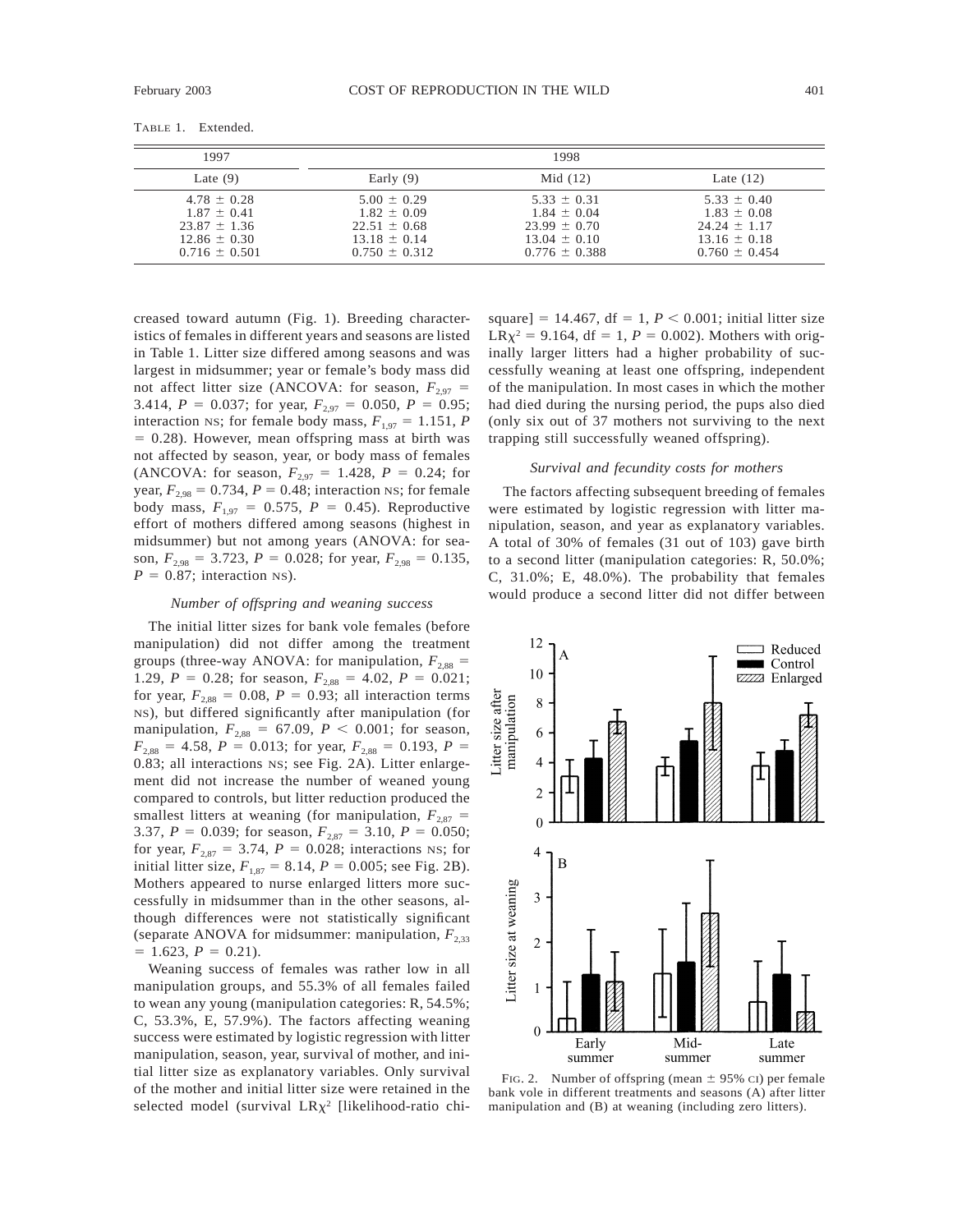

FIG. 3. Survival of mother bank voles (mean  $\pm$  95% CI) in different treatments and seasons.

manipulation groups and the only difference found was among years (LR $\chi^2$  = 8.148, df = 2, *P* = 0.017). However, litter manipulation appeared to affect the fecundity of mothers because litter size and litter mass in subsequent breeding attempts differed slightly between manipulation groups, indicating that litter enlargement may be costly for mothers (litter size, mean  $\pm$  1 se: R, 6.15  $\pm$  0.22 pups, C, 6.2  $\pm$  0.49, E, 5.54  $\pm$  0.29; manipulation,  $F_{2,17} = 3.541$ ,  $P = 0.052$ ; season,  $F_{1,17}$  $=$  3.265, *P* = 0.089; year,  $F_{2,17}$  = 4.880, *P* = 0.021; all interaction terms NS). Litter mass (mean  $\pm$  1 SE) of the manipulation categories is as follows: R, 11.2  $\pm$ 0.71 g; C, 10.26  $\pm$  0.38 g; E, 9.79  $\pm$  0.77 g (manipulation,  $F_{2,17} = 3.107$ ,  $P = 0.072$ ; season,  $F_{1,17} = 0.588$ ,  $P = 0.454$ ; year,  $F_{2,17} = 6.227$ ,  $P = 0.009$ ; all interactions NS). After the third trapping period, breeding had ceased. Therefore, only the first and the second trapping periods were included in the analyses of subsequent breeding performance.

The probability of mothers surviving to the next trapping period was affected by litter manipulation  $(LRx^2)$  $= 7.691$ , df  $= 2$ ,  $P = 0.021$ ), and mothers with enlarged litters had the lowest survival. In addition, survival of mothers was dependent on breeding season, being lowest in late summer (LR $\chi^2$  = 16.414, df = 2, *P* < 0.001; Fig. 3). Dispersal of adult bank vole females is suggested to be rather low (Lambin 1997, Prévot-Julliard et al. 1999), but dispersal still could have biased our survival estimates (Doligez et al. 2002), so we studied whether the mobility of females differed between litter manipulation groups. The distances (mean  $\pm$  1 se) that females moved between trapping stations before litter manipulations were not different from those moved after manipulations, and litter manipulation did not affect the mobility of mothers  $(R, 21.09 \pm 4.43 \text{ m}, C, 23.71 \text{ m})$  $±$  4.26 m, E, 20.74  $±$  4.84 m; ANOVA: manipulation,  $F_{2,44} = 0.167$ ,  $P = 0.85$ ; season,  $F_{2,44} = 1.099$ ,  $P =$ 0.34; year,  $F_{2,44} = 0.339$ ,  $P = 0.72$ , all interaction terms, NS).

# *Body size and survival of individual offspring*

Offspring mass at birth did not differ between manipulation groups ( $F_{2,523} = 1.831$ ,  $P = 0.16$ ), but the body mass and head width of weanlings was lowest in enlarged litters (Fig. 4). Results of an ANCOVA, in which offspring of the mother (random effect) were nested within manipulation (fixed effect), and offspring age was used as a covariate, are as follows for body mass: manipulation,  $F_{2,90} = 3.500$ ,  $P = 0.036$ ; season,  $F_{2,90}$  = 18.686, *P* < 0.001; year,  $F_{2,90}$  = 0.391, *P* = 0.678; mother,  $F_{11,90} = 0.743, P = 0.695$ ; age,  $F_{1,90} =$ 16.091,  $P < 0.001$ ; all interaction terms NS. For head width, ANCOVA results are as follows: manipulation,  $F_{2,86} = 4.025$ ,  $P = 0.025$ ; season,  $F_{2,86} = 5.850$ ,  $P =$ 0.004; year,  $F_{2,86} = 8.582$ ,  $P < 0.001$ ; mother  $F_{11,86} =$ 1.559,  $P = 0.126$ ; age,  $F_{1,86} = 15.966$ ,  $P < 0.001$ ; all interactions NS). The size of weanlings also differed within the breeding season and among years. Even so, it appeared that litter manipulation did not affect the probability of offspring survival after they had achieved independence (offspring surviving to the age of  $>$ 30 d). However, survival prospects differed among seasons, being lowest in late summer ( $LR\chi^2 = 13.261$ , df = 2, *P* = 0.001), and among years (LR $\chi^2$  = 6.289,  $df = 2$ ,  $P = 0.043$ ; Table 2). The origin of pups did not affect the survival of offspring because there was no difference in survival prospects of cross-fostered pups (19.8% survived to weaning) and a female's own pups (20.3% survived to weaning;  $\chi^2 = 0.010$ , df = 1,  $P = 0.92$ .



FIG. 4. Offspring size at weaning age (mean  $\pm$  95% CI): (A) body mass and (B) head width.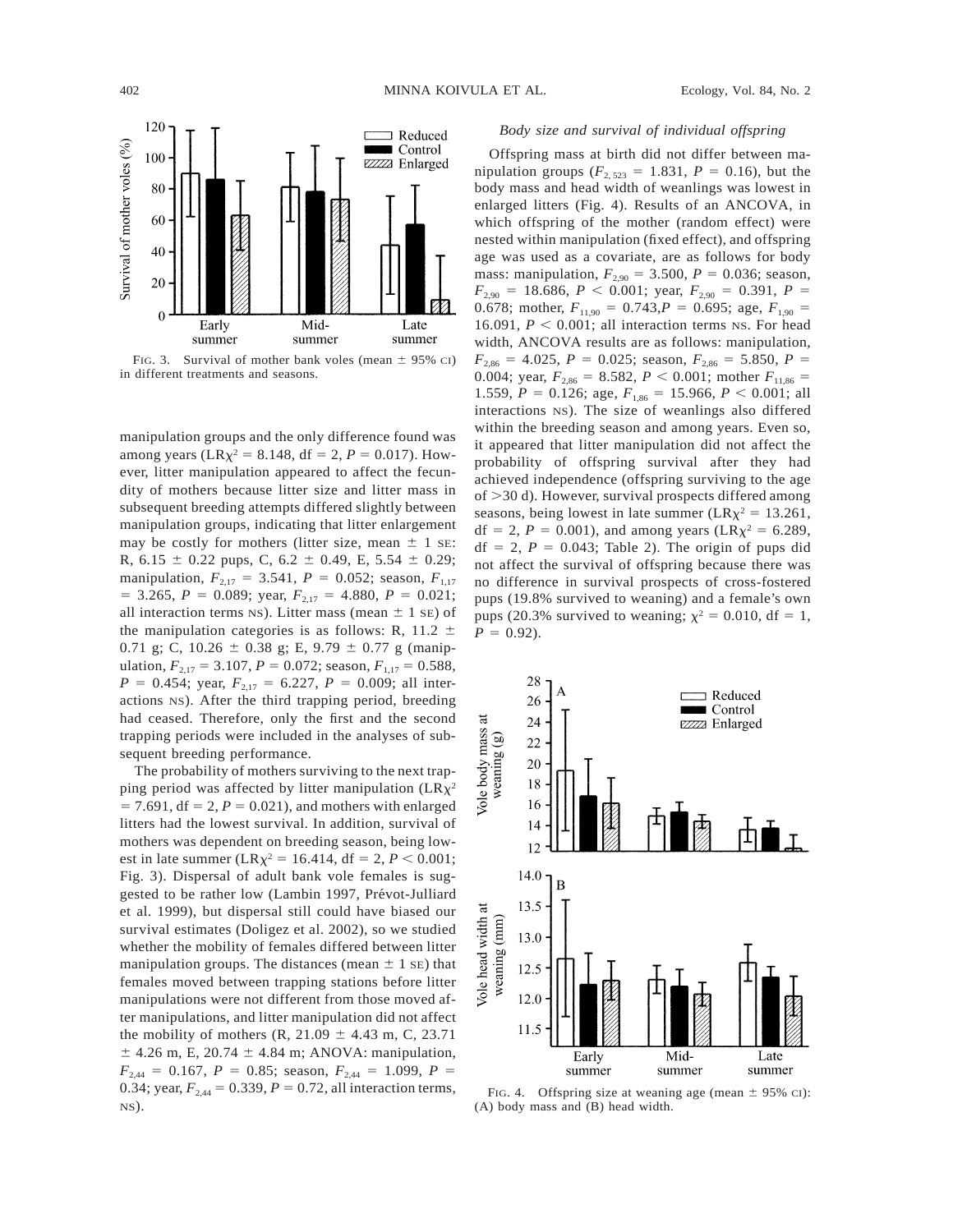TABLE 2. Percentages of bank vole offspring surviving from weaning to the age of  $>30$  days in relation to year, season, and litter manipulation.

| Litter size<br>manipulation    | 1996                                  |                                | 1997          |                              |                            | 1998 |                    |                                |                            |
|--------------------------------|---------------------------------------|--------------------------------|---------------|------------------------------|----------------------------|------|--------------------|--------------------------------|----------------------------|
|                                | Early                                 | Mid                            | Late          | Early                        | Mid                        | Late | Early              | Mid                            | Late                       |
| Reduced<br>Control<br>Enlarged | (1)<br>$\theta$<br>33.3(3)<br>60.0(5) | (4)<br>0<br>25.0(4)<br>22.2(9) | 0(4)<br>0(10) | 100<br>(2)<br>(2)<br>50.0(4) | (7)<br>50.0(2)<br>28.6(14) |      | 25.0(4)<br>77.8(9) | 40.0(10)<br>50.0(8)<br>50.0(6) | 0(3)<br>12.5(8)<br>20.0(5) |

*Notes:* Seasons are defined as early (early summer), mid (midsummer), and late (late summer). Cells are blank where no pups survived to weaning; sample sizes are given in parentheses.

#### **DISCUSSION**

Most studies on optimal litter size and reproductive costs in small mammals have been conducted in the laboratory (e.g., Fleming and Rauscher 1978, Kaufman and Kaufman 1987) or in seminatural outdoor enclosures (e.g., Mappes et al. 1995, Koskela et al. 1999), where conditions remained relatively constant throughout the study. However, life-history traits are often phenotypically plastic, and individuals have been found to cope with reproductive trade-offs differently in different environments (Stearns and Koella 1986, Koskela et al. 1999, Lambin and Yoccoz 2001). Moreover, reproductive costs may only become apparent in natural environments (Huber et al. 1999, Humphries and Boutin 2000, Neuhaus 2000, Lambin and Yoccoz 2001). Consequently, to advance our understanding of reproductive trade-offs in mammals, it is necessary to study trade-offs in the wild, where individuals face both the ecological and physiological costs of reproduction.

The general conclusion from experiments manipulating brood size has been that trade-offs between parental reproduction and survival are far less common than trade-offs between current reproduction and fecundity, or between current reproduction and offspring size or survival (Lindén and Møller 1989, Hare and Murie 1992, Mappes et al. 1995). Lindén and Møller (1989) suggested that lifetime reproductive success depends more on parental survival than fecundity (Clutton-Brock 1988). However, reproductive costs may differ, for example, between short- and long-lived species, capital or income breeders (Jönsson 1997), or organisms with different types of parental care. Because survival costs have been found only rarely, it has been hypothesized that in species with extensive parental care, females do not trade off their condition against the quality of offspring by investing more in enlarged litters at the expense of their own survival (Tuomi 1990). This hypothesis has gained support from studies of bank voles (Mappes et al. 1995, Koskela et al. 1999), as well as from other experiments in small mammals (Hare and Murie 1992, Humphries and Boutin 2000, Neuhaus 2000). Potential costs of reproduction may also be masked by compensatory adjustments in resource allocation: if reproducing individuals have access to abundant resources, they could compensate for the energetic demands of reproduction by increasing energy intake rather than draining somatic energy reserves (Tuomi et al. 1983). This strategy is possible for income breeders, which can adjust their energy intake concurrently with breeding, and not for capital breeders, which mostly use stored energy for reproduction (Stearns 1992, Jönsson 1997). Accordingly, reproductive costs should be more evident in capital breeders than in income breeders such as bank voles and other small mammals. Our data, however, suggest that litter enlargement resulted in both survival and fecundity costs for bank vole females. Moreover, in a recent experiment in which reproductive effort of bank vole females was hormonally manipulated during pregnancy, experimental females suffered significant reproductive costs (Oksanen et al. 2002). Thus, bank vole females in the wild appear incapable of compensating for the increased energetic demands of enlarged litters. Nursing a larger number of pups may require a greater foraging effort, and offspring defense may be costly (Koskela et al. 2000).

Enlarging litter size did not increase the number of weanlings entering the breeding population, which indicates that the survival of pups during nursing decreased with increased litter size. Many studies indicate that the survival of juveniles in the wild is low and that the losses of whole litters are common (Innes and Millar 1990, McAdam and Millar 1999, Getz et al. 2000), emphasizing that manipulation per se did not increase offspring mortality. At weaning, individual offspring from enlarged litters were smaller than those from reduced litters. These results are consistent with those of our earlier enclosure studies, which report a trade-off between litter size and offspring size in bank voles (Mappes et al. 1995, Koskela et al. 1998, 1999; but see Oksanen et al. 2001). After they reached independence, juveniles had similar survival in all manipulation groups. Oksanen et al. (2001) also showed that initially smaller offspring from enlarged litters ultimately grew to the same size as control individuals, and did not suffer lowered survival. In general, our results are in agreement with those of other experimental studies on small mammals in the wild. Litter size enlargements did not increase the number of surviving offspring per female, but reduced the growth rate of offspring in both Columbian ground squirrels, *Spermophilus columbianus*, and red squirrels, *Tamiasciurus hudsonicus* (Hare and Murie 1992, Humphries and Boutin 2000, Neuhaus 2000). In contrast to earlier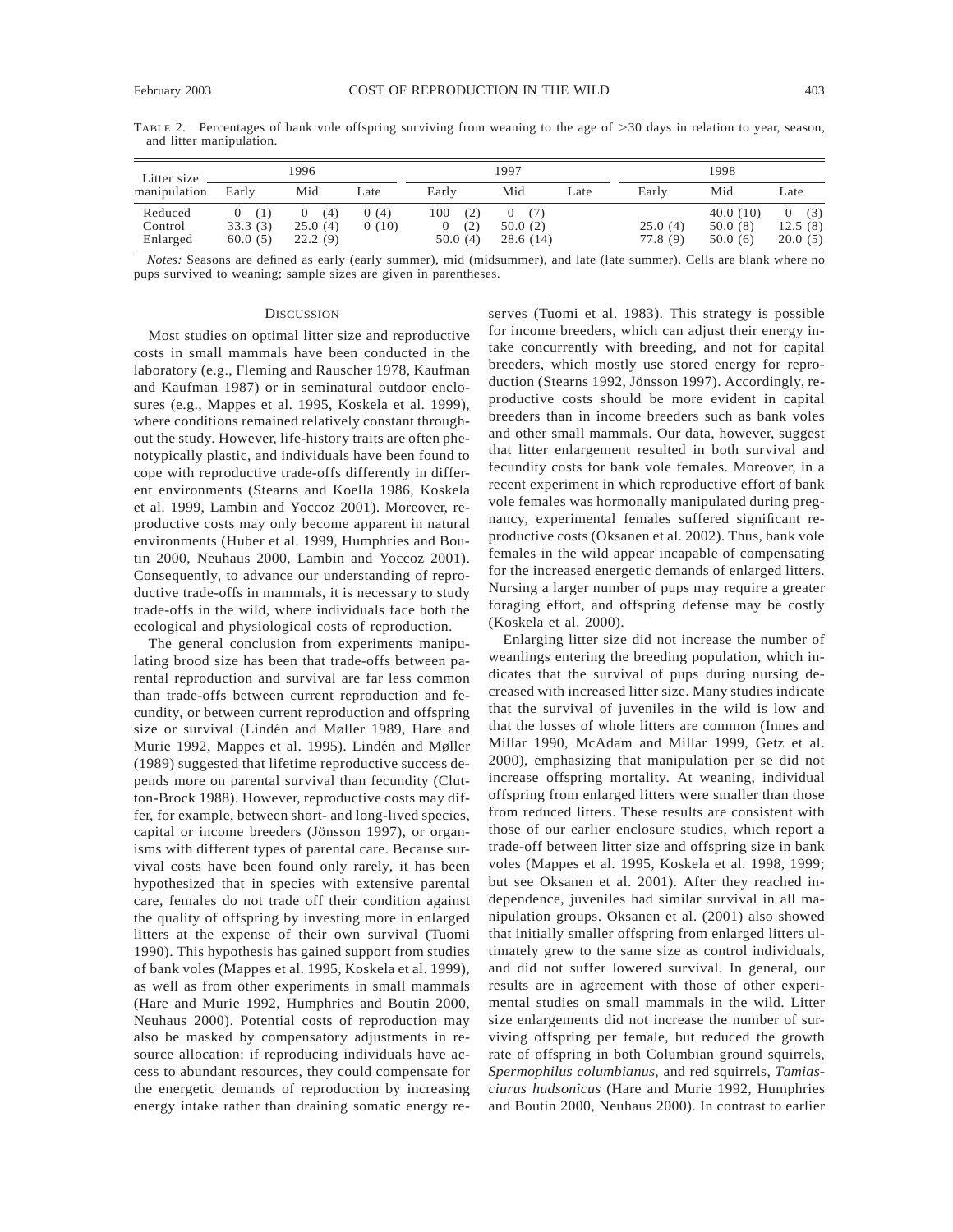experiments (e.g., Hare and Murie 1992, Mappes et al. 1995, Koskela et al. 1999, Humphries and Boutin 2000, Neuhaus 2000), however, increased litter size resulted in survival costs for mothers.

The timing of reproduction during the breeding season affected reproductive effort, survival, and breeding success of female bank voles. Survival of females and the number of weanlings were highest during midsummer and lowest in autumn. Breeding success of female small mammals can be negatively affected by limited food resources (Boutin 1990, Duquette and Millar 1995, Wauters and Lens 1995, Koskela et al. 1998) and increasing density (Ostfeld and Canham 1995, Koskela et al. 1999). In our study, conditions for breeding were probably best during midsummer, when food resources and competition for space probably did not limit breeding. However, in spite of large variation in the breeding success of bank vole females, the effect of litter manipulation was independent of season and year. Litter enlargement was always costly for both mothers and offspring, indicating that females were not able to compensate for higher nursing costs when facing both the ecological and physiological costs of reproduction. Many studies indicate that small-mammal metabolism may approach maximum sustainable metabolism (Koteja 1991); the basal metabolic rate (BMR) of bank voles is highest during summer (Aalto et al. 1993). The BMR may be functionally linked with energy budgets in natural conditions. Thus, litter enlargement may exceed the physiological capacity of bank vole females.

Previous studies of mammals have detected reproductive costs in the form of offspring trade-offs, whereas trade-offs experienced by parents were rarely found. In our study, both reduced survival and fecundity of dams were detected. Consequently, to further advance our understanding of reproductive trade-offs, reproductive costs should be studied in the wild where lifehistory tactics are shaped by environmental constraints.

#### ACKNOWLEDGMENTS

We thank Pernilla Jonsson for assistance in the field work and Ryan Calsbeek for valuable comments on the manuscript. Konnevesi Research Station provided the facilities for the study. The Academy of Finland provided financial support to T. Mappes (grant number 63789).

#### LITERATURE CITED

- Aalto, M., A. Górecki, R. Meczeva, H. Wallgren, and J. Weiner. 1993. Metabolic rates of the bank voles (*Clethrionomys glareolus*) in Europe along a latitudinal gradient from Lapland to Bulgaria. Annale Zoologi Fennici **30**:233–238.
- Bell, G. 1980. The costs of reproduction and their consequences. American Naturalist **136**:20–38.
- Boutin, S. 1990. Food supplementation experiments with terrestrial vertebrates: patterns, problems, and the future. Canadian Journal of Zoology **68**:203–220.
- Boutin, S., R. A. Moses, and M. J. Caley. 1988. The relationship between juvenile survival and litter size in wild muskrats (*Ondatra zibethicus*). Journal of Animal Ecology **57**:455–462.
- Clutton-Brock, T. H. 1988. Reproductive success. University of Chicago Press, Chicago, Illinois, USA.
- Clutton-Brock, T. H., F. E. Guinness, and S. D. Albon. 1982. Red deer: behaviour and ecology of two sexes. University of Chicago Press, Chicago, Illinois, USA.
- Doligez, B., J. Clobert, R. A. Pettifor, M. Rowcliffe, L. Gustafsson, C. M. Perrins, and R. H. McCleery. 2002. Costs of reproduction: assessing responses to brood size manipulations on life-history and behavioural traits using multistate capture–recapture models. Journal of Applied Statistics **29**:407–423.
- Duquette, L. S., and J. S. Millar. 1995. The effect of supplemental food on life-history traits and demography of a tropical mouse *Peromyscus mexicanus*. Journal of Animal Ecology **64**:348–360.
- Ebenhard, T. 1990. A colonization strategy in field voles (*Microtus agrestis*): reproductive traits and body size. Ecology **71**:1833–1848.
- Fleming, T. H., and R. J. Rauscher. 1978. On the evolution of litter size in *Peromyscus leucopus*. Evolution **32**:45–55.
- Getz, L. L., L. E. Simms, and B. McGuire. 2000. Nestling survival and population cycles in the prairie vole, *Microtus ochrogaster*. Canadian Journal of Zoology **78**:1723–1731.
- Godfray, H. C. J., L. Partridge, and P. H. Harvey. 1991. Clutch size. Annual Review of Ecology and Systematics **22**:409–429.
- Hare, J. F., and J. O. Murie. 1992. Manipulation of litter size reveals no cost of reproduction in Colombian ground squirrels. Journal of Mammalogy **73**:449–454.
- Huber, S., E. Millesi, M. Walzi, L. Dittami, and W. Arnold. 1999. Reproductive effort and costs of reproduction in female European ground squirrels. Oecologia **121**:19–24.
- Humphries, M. M., and S. Boutin. 2000. The determinants of optimal litter size in free-ranging red squirrels. Ecology **81**:2867–2877.
- Innes, D. G. L., and J. S. Millar. 1990. Numbers of litters, litter size and survival in two species of microtines at two elevations. Holarctic Ecology **13**:207–216.
- Johansson, F., and L. Rowe. 1999. Life history and behavioral responses to time constraints in a damselfly. Ecology **80**: 1242–1252.
- Jönsson, K. I. 1997. Capital and income breeding as alternative tactics of resource use in reproduction. Oikos **78**: 57–66.
- Kaufman, D. W., and G. A. Kaufman. 1987. Reproduction by *Peromyscus polionotus*: number, size, and survival of offspring. Journal of Mammalogy **68**:275–280.
- Koskela, E. 1998. Offspring growth, survival and reproductive success in the bank vole: a litter size manipulation experiment. Oecologia **115**:528–534.
- Koskela, E., P. Jonsson, T. Hartikainen, and T. Mappes. 1998. Limitation of reproductive success by food availability and litter size in the bank vole, *Clethrionomys glareolus*. Proceedings of the Royal Society of London B **265**:1129– 1134.
- Koskela, E., P. Juutistenaho, T. Mappes, and T. A. Oksanen. 2000. Offspring defence in relation to litter size and age: experiment in the bank vole *Clethrionomys glareolus*. Evolutionary Ecology **14**:99–109.
- Koskela, E., T. Mappes, and H. Ylönen. 1997. Territorial behaviour and reproductive success of bank vole *Clethrionomys glareolus*. females. Journal of Animal Ecology **66**:341–349.
- Koskela, E., T. Mappes, and H. Ylönen. 1999. Experimental manipulation of breeding density and litter size: effects on reproductive success in the bank vole. Journal of Animal Ecology **68**:513–521.
- Koteja, P. 1991. On the relation between basal and field metabolic rates in birds and mammals. Functional Ecology **5**: 56–64.
- Krebs, C. J. 1966. Demographic change in fluctuating populations of *Microtus californicus*. Ecological Monographs **36**:239–273.